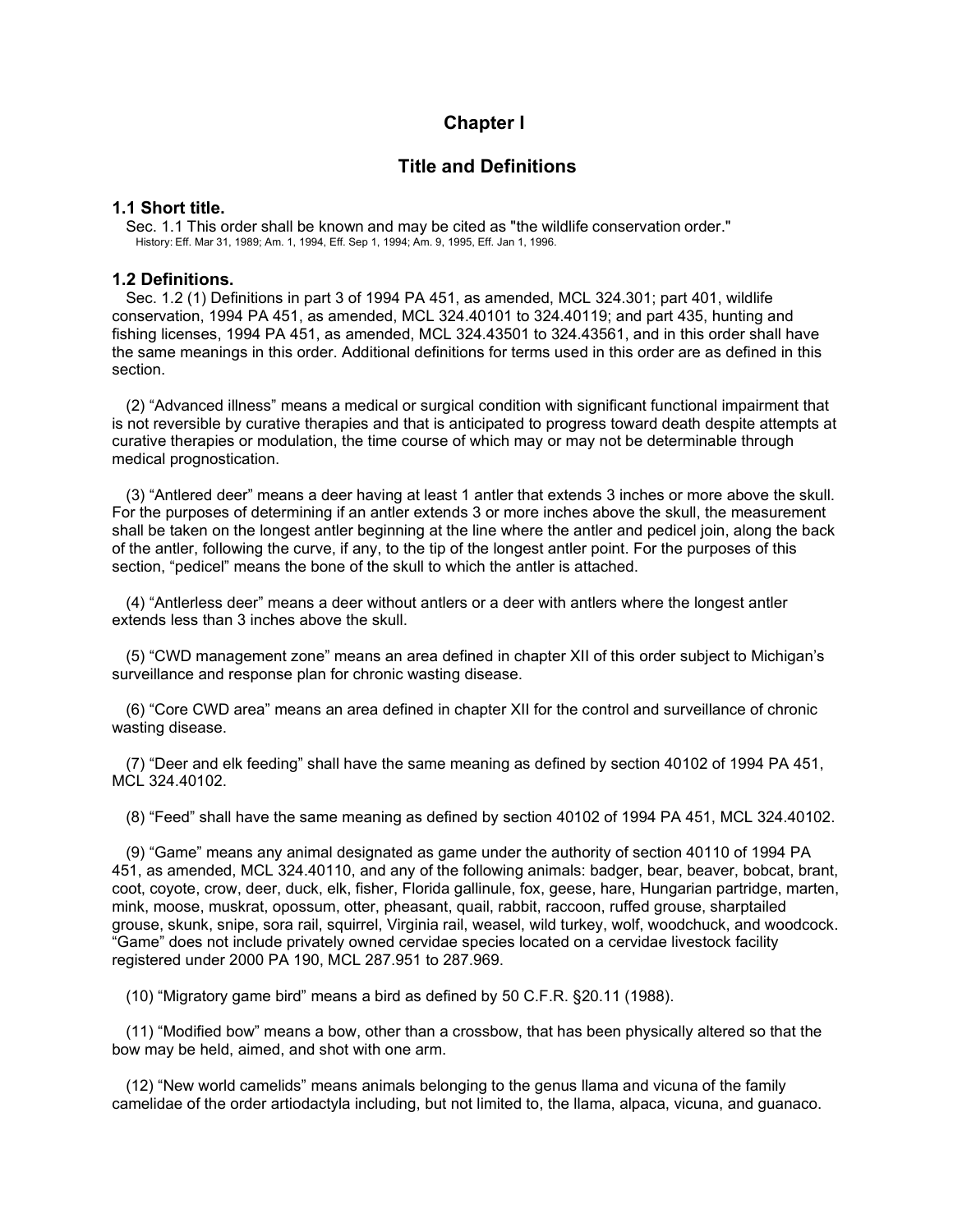(13) "Physical therapist" means the same as defined in article 15 of the public health code, 1978 PA 368, MCL 333.17801.

(14) "Physician" the same as defined in article 15 of the public health code, 1978 PA 368, MCL 333.17001.

(15) "Raptor" means any bird species of the orders strigiformes, accipitriformes, and falconiformes.

(16) "Residence" shall have the same meaning as defined by section 40103 of 1994 PA 451, MCL 324.40103.

(17) "Limited firearms deer zone" means that area south of a line beginning at a point on the Wisconsin-Michigan boundryline directly west of the west end of highway M-46; then east to M-46 and east along M-46 to its junction with freeway US-131; then south along freeway US-131 to M-57; then east along M-57 to its intersection with Montcalm road on the Kent-Montcalm county line; then south along that county line and the Ionia-Kent county line to its intersection with M-44; then east along M-44 to its intersection with M-66; then north along M-66 to its intersection with M-57; then east along M-57 to its intersection with M- 52; then north along M-52 to its intersection with M-46; then east along M-46 to its intersection with M-47; then north along M-47 to its junction with US-10; then east along US-10 to its junction with I-75; then north along I-75 and US-23 to its junction with beaver road, Kawkawlin township, Bay county; then east along beaver road to Saginaw bay; then north 50 degrees east to the international boundary with Canada.

(18) "Waterfowl hunting north zone" or "north zone" means all of the Upper Peninsula.

(19) "Waterfowl hunting middle zone" or "middle zone" means that area of the Lower Peninsula located north of a line beginning at the Michigan-Wisconsin boundary line in Lake Michigan, directly due west of the mouth of Stoney creek in section 31, T14N R18W, Oceana county, then proceed easterly and southerly along the centerline of Stoney creek to its intersection with Scenic drive, southerly on Scenic drive to Stoney lake road in section 5, T13N R18W, Oceana county, easterly on Stoney lake road then both west and east Garfield roads (name change only; not an intersection) then crossing highway US-31 to state highway M-20 (north of the town of New Era; also locally named Hayes road) in section 33, T14N R17W, Oceana county, easterly on M-20 through Oceana, Newaygo, Mecosta, Isabella, and Midland counties to highway US-10 business route in the city of Midland, easterly on US-10-BR to highway US-10 at the Bay county line, easterly on US-10 then crossing US-75 to state highway M-25 (west of the town of Bay City), easterly along M-25 into Tuscola county then northeasterly and easterly on M-25 through Tuscola county into Huron county, turning southeasterly on M-25 (near the town of Huron city; also locally named north Shore road) to the centerline of Willow creek in section 4, T18N R14E, Huron county, then northerly along the centerline of Willow creek to the mouth of Willow creek into Lake Huron, then directly due east along a line from the mouth of Willow Creek heading east into Lake Huron to a point due east and on the Michigan/USA-Canadian border.

(20) "Waterfowl hunting south zone" or "south zone" means all of that area of the Lower Peninsula south of the line described in middle zone.

(21) "Zone 1" means all of the Upper Peninsula.

(22) "Zone 2" means all of that part of the Lower Peninsula north of a line beginning at the Michigan-Wisconsin boundary line due west of the Lake Michigan shoreline which is north of Muskegon lake and due west of the western terminus of memorial drive at Scenic drive in Muskegon county, then easterly to said western terminus of memorial drive at Scenic drive, easterly on memorial drive to Ruddiman drive, northeasterly on Ruddiman drive to lake avenue, northeasterly on lake avenue to highway M-120 (also known as Holton road) in North Muskegon, northeasterly and then northerly on highway M-120 to highway M-20, easterly on highway M-20 to highway business route US-10 in the city of Midland, easterly on combined highway M-20 and highway business route US-10 to highway US-10 at the Midland-Bay county line, easterly on highway US-10 to Garfield road in Bay county, northerly on Garfield road to Pinconning